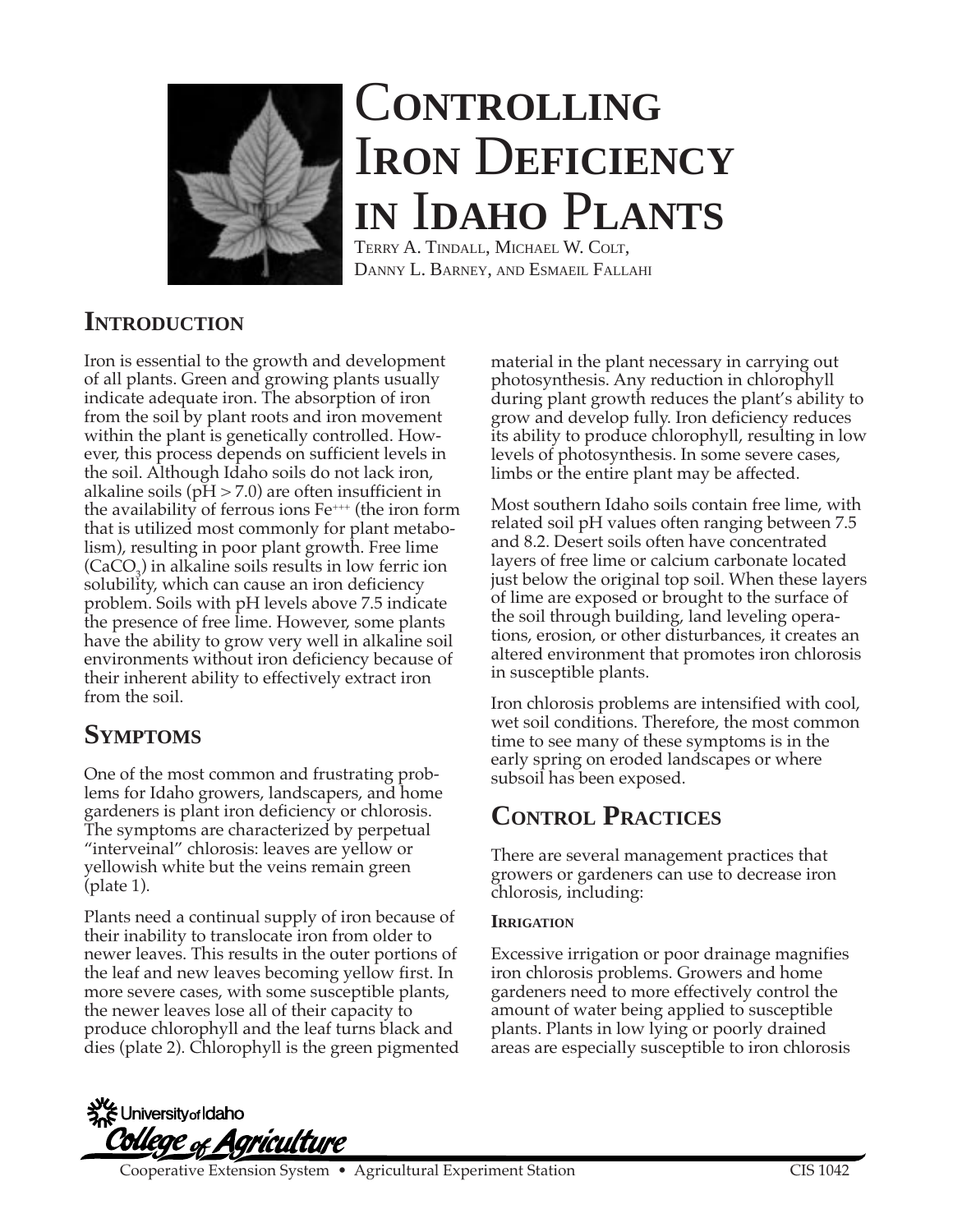because of saturated soil conditions. This is especially important in the spring of the year when cold temperatures also decrease the availability of iron to growing plants. As the soil dries in the spring and temperatures rise, microorganism activity increases releasing natural iron available to growing plants. Therefore, more iron is available because of increased rooting activity and usually a decrease in the yellow or chlorotic symptoms occur.

#### **PLANTING**

Where possible, plant susceptible ornamentals on more southern exposures to take advantage of warmer soil temperatures in the spring. Use plastic mulches (clear, black, brown, or green) in areas where iron chlorosis has been a concern. These tend to increase soil temperatures and decrease iron chlorosis problems.

#### **VARIETY SELECTION**

Plant species vary in their general susceptibility to iron chlorosis (Table 1). Growers and home gardeners can use local sources, such as their local County Extension Educator or their support staff who have gone through the Master Gardener program, to help select plants that might be well suited for specific Idaho growing conditions. Home owners should also seek direction for plant selection from their local nursery or gardening centers. This selection process is important and is determined by soil conditions, including soil pH, levels of free lime, soil texture, and soil drainage conditions.

Plant selection is a good place to begin in managing iron chlorosis problems (Table 1). This is especially true on small berries such as raspberries, blackberries, and grapes. Individual plants that are chlorotic should be removed and replaced with cuttings of adjacent plants that are healthy and green. Trees can also be selected in a similar manner over a period of time.

#### **SOIL APPLICATION OF IRON**

It is much easier to prevent chlorosis than to overcome the problem after the symptoms appear. One way to do this, is to apply iron containing products to the soil in the spring before new leaves appear. Three classes of soil-applied materials are available with different iron chemistry*: inorganic salts, chelates/organic complexes, and acidulated soil amendments.*

The *inorganic salts* are most commonly ferrous or iron sulfate and usually contain about 20 percent iron. They rapidly become unavailable in the soil to most plants with the exception of turf. Ferrous sulfate is effective and recommended on Idaho turf because of the low soil contact and should be broadcast applied yearly. However, soil application of inorganic iron salts should be avoided because ferrous iron is quickly oxidized in the soil to an unavailable iron form.

*Iron chelates* are synthetically produced organic complexes. Chelates are very large organic molecules resulting in a decrease to oxidation or other chemical alteration. This characteristic allows the iron to remain in a form available to

| TABLE 1. RELATIVE SENSITIVITIES TO IRON DEFICIENCY |                               |                             |
|----------------------------------------------------|-------------------------------|-----------------------------|
| <b>Susceptible</b>                                 | <b>Moderately susceptible</b> | <b>Relatively resistant</b> |
| <b>Raspberry</b>                                   | Corn                          | <b>Wheat</b>                |
| Dry bean                                           | <b>Oats</b>                   | <b>Peppermint</b>           |
| <b>Proso millet</b>                                | <b>Barley</b>                 | <b>Sunflowers</b>           |
| <b>Grape</b>                                       | <b>Peonies</b>                | <b>Various grasses</b>      |
| Oak                                                | <b>Various grasses</b>        | <b>Amaranthus</b>           |
| <b>Strawberry</b>                                  | <b>Alfalfa</b>                |                             |
| <b>Peach</b>                                       | <b>Potatoes</b>               |                             |
| <b>Maple</b>                                       |                               |                             |
| <b>Blueberry</b>                                   |                               |                             |
| <b>Rhododendron</b>                                |                               |                             |

plants for longer periods of time. Chelated forms of iron are by far the most reliable and effective iron materials available for soil application. There are four main iron chelates: DTPA, EDTA, EDDHA, and HEDTA. The most common soil- applied chelate is Fe-EDDHA, manufactured by Ciba-Plant Protection Corporation and marketed as Sequestrene 138 Fe. EDDHA is applied either on a broadcast basis or on a per-unit basis where individual trees are being treated. Growers and homeowners should carefully follow label directions. These applications should be made in early spring and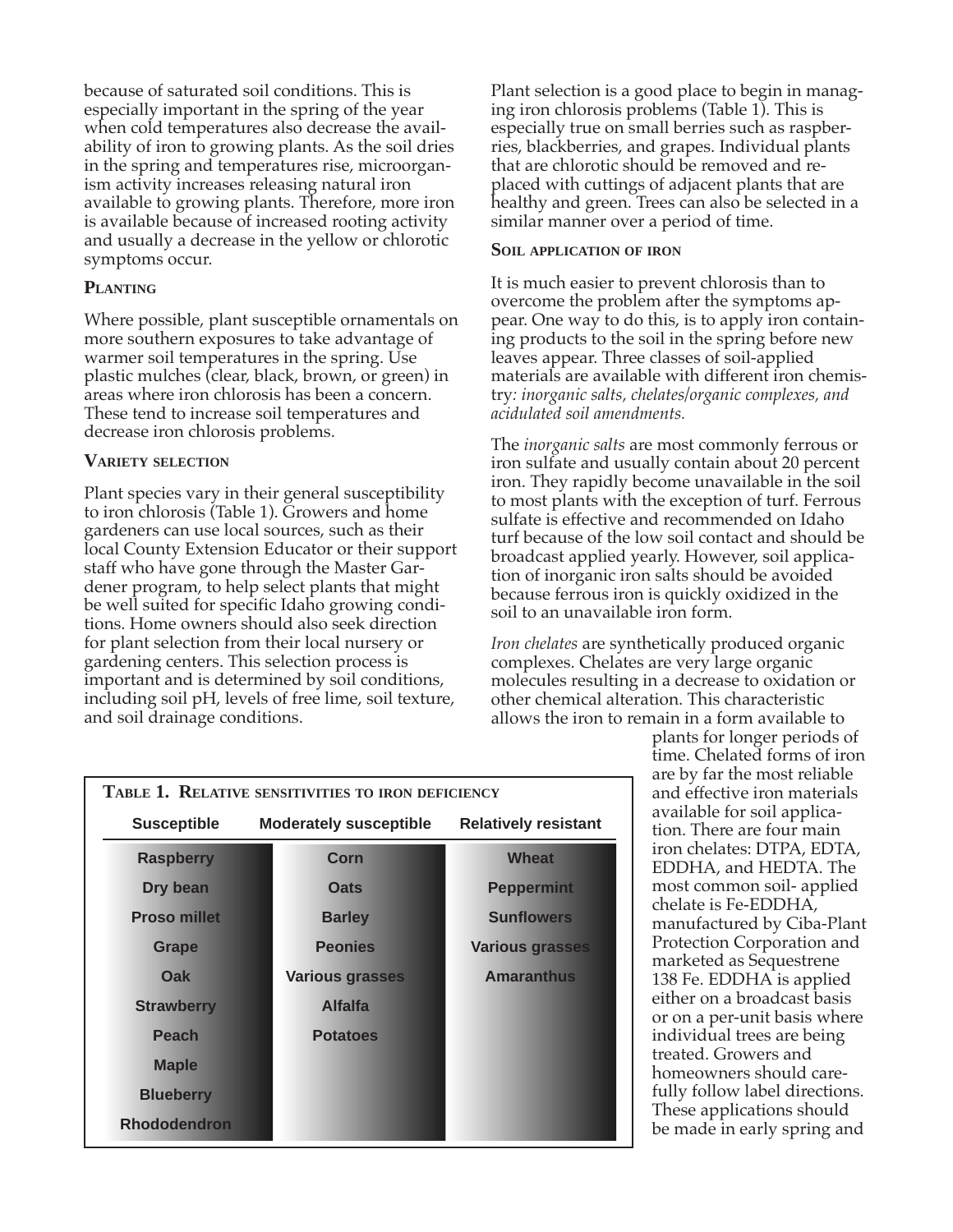

*Plate 1. Green veins and yellow interveinal tissue of iron deficient raspberry growing on southern Idaho alkaline soil.*

prior to fully emerged leaves. As a general rule, all iron compounds should be applied with a nitrogen source as well as a small amount of wetting agent (1 /2 tablespoon/1-gallon solution) to increase product efficiency. This will assure quick and rapid uptake of the iron material. Most recommendations for chelates suggest the material be dissolved in water or a solution fertilizer prior to application. Fe- EDDHA should be applied around the drip line of a tree or in a band at the base of small berries (e.g. strawberries).

A more precise application method of Fe-EDDHA used by some growers and home owners is drip irrigation. Effective rates of application through the drip system have been reduced to 0.01 to 0.02 lb of Fe-EDDHA/tree/year (3-to 4 inch caliper). The iron material is mixed in solution and stored in a small plastic tank, then injected into the drip lines (venturi injector costs about \$20.00 in 1996). There are a large number of very active roots in a small area under drip systems that increases the efficiency of the chelated iron. Drip irrigation makes chelates more attractive and easier to use. The greatest limitation, however, is its relatively high cost.

*Acidulated soil amendments* are produced in Arizona under the brand name of Iron-sul. This product has a pH of about 2 and has been moder-



*Plate 2. Severe iron chlorosis causing necrosis (dying) in developing tissue. Continued problems will result in loss of entire limbs or plants.*

ately effective in controlling iron chlorosis for fairly long periods of time. The Iron-sul material is best applied by shallow trenching around the plants and should be applied in the bottom 1 to 2 inches of the trench. Cover the trench with soil and water thoroughly. Avoid contact with cement work such as driveways or walkways, because the materials will result in iron-colored stains.

#### **FOLIAR APPLICATION OF IRON**

Iron compounds that can be sprayed on leaves and tissue respond to iron chlorosis in a matter of days. Repeat applications every 2 to 3 weeks are almost always necessary to treat new foliage because of the limited translocation of iron nutrients within the plant. A 3 percent ferrous sulfate solution is recommended from the inorganic sources of iron. The solution can be made by mixing 4 oz of ferrous sulfate per gallon of water, or 24 to 25 pounds per 100 gallons of water. The first application should be made about